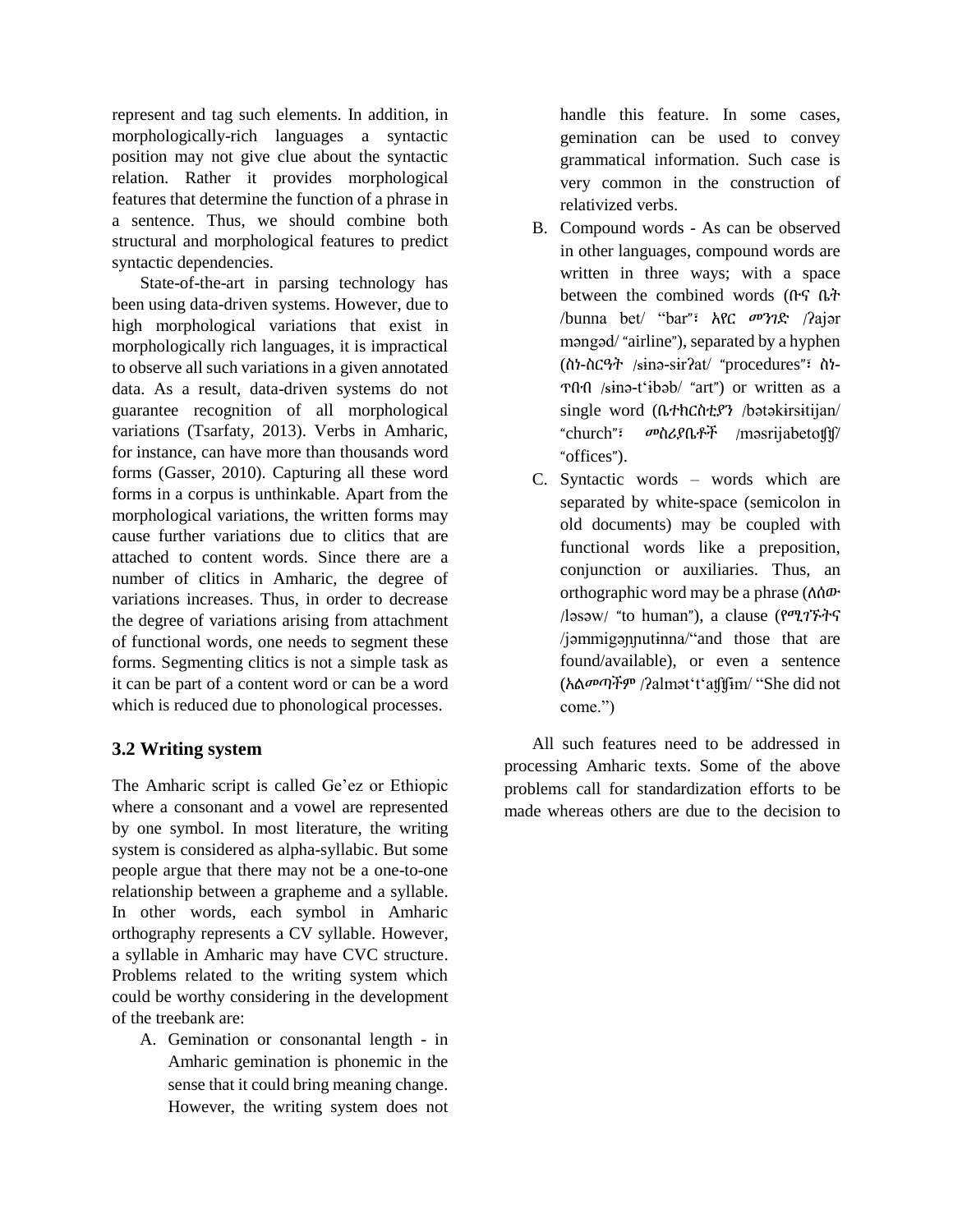(ELRC). It consists of 210,000 tokens collected from 1065 news documents (Demeke and Mesfin, 2006). The corpus is used to develop a stemmer (Argaw, and Asker, 2007), Named Entity recognition (Alemu, 2013), a chanker (Ibrahim and Assabie, 2014). However, the corpus contains some errors and annotation inconsistencies (Gamback, 2012), (Gebrekidan, 2010). Beside the identified problems, they consider orthographic words as their unit of analysis. Function words which are attached to content words are not considered separately. Thus, we cannot use this corpus as it is.

Another important resource is a morphological analyzer called HornMorpho (Gasser, 2011). It is described as "the most complete morphological processing tool for Amharic" (Gamback, 2012). The system can be used to analysis, segment and generate words. The performance was tested on 200 randomly selected words and has been reported to have above 95% accuracy (Gasser, 2011). The tool is developed by taking orthographic words into consideration. As a result, it provides POS, morphological and syntactic information, and other information related to function words that are attached to the word. Even though, the information it provides is important for the analysis of words in isolation, it has to be modified for the purpose of developing a parser. The major focus in the development was on lexical words not on function words. The system gets confused when lexical words attaches more than one function words. For instance, እንደየክልሎች /*ʔɨndəjjəklɨloʧʧu*/ "as to the respective regions", it contains two clitics, እንደ /ʔɨndə/ and እየ-/*ʔɨjjə/*. The system guessed eight analysis whereas when we remove a clitic, it gives the right analysis. However, since clitics are not considered as a separate word, the system does not give any analysis for clitis. Therefore, even though it is a very important tool to check the structure of words, we may not use it for our purpose as it stands.

## **5. Proposed solutions**

In the previous sections we have shown that the existing corpora and tool cannot be used for our purpose due to their limitation of scope or focus. For our purpose, we want to analyze both lexical and function words. Thus, we propose the development of a treebank where both content and function words are separated. In other words, we propose to separate function words or clitics from their phonological host. Even though, the distinction between clitics and affixes are debatable, for our purpose, the following list elements are considered as clitics. Ĩ

- 1. Prepositions
- 2. The Possessive marker or pronominal genitive markers
- 3. Definite marker
- 4. Accusative marker
- 5. Conjunction
- 6. Negation
- 7. Auxiliaries
- 8. Relative pronouns
- 9. Nominal clause marker
- 10. Subject and object pronominal agreement markers

The above elements should be separated from content words. To do so, we have collected five thousand sentences from different sources which include grammar books, biographies, news, fictions, science books, law and religions. All the collected sentences were manually checked for spelling errors. These sentences will then be annotated at different levels. Before the annotation, we will decompose words into smaller meaningful units without loss of their basic meaning. As it is indicated above, in Amharic writing system, those listed function words are written together with content words. Thus, we should segment the two. Such segmentation will be done following a guideline which we have prepared.

The guideline gives what should be considered in the manual segmentation. For instance, complex word in the text, that is a combination of a content word and one or more clitics should be embraced by a bracket. This helps to keep track of the input word which is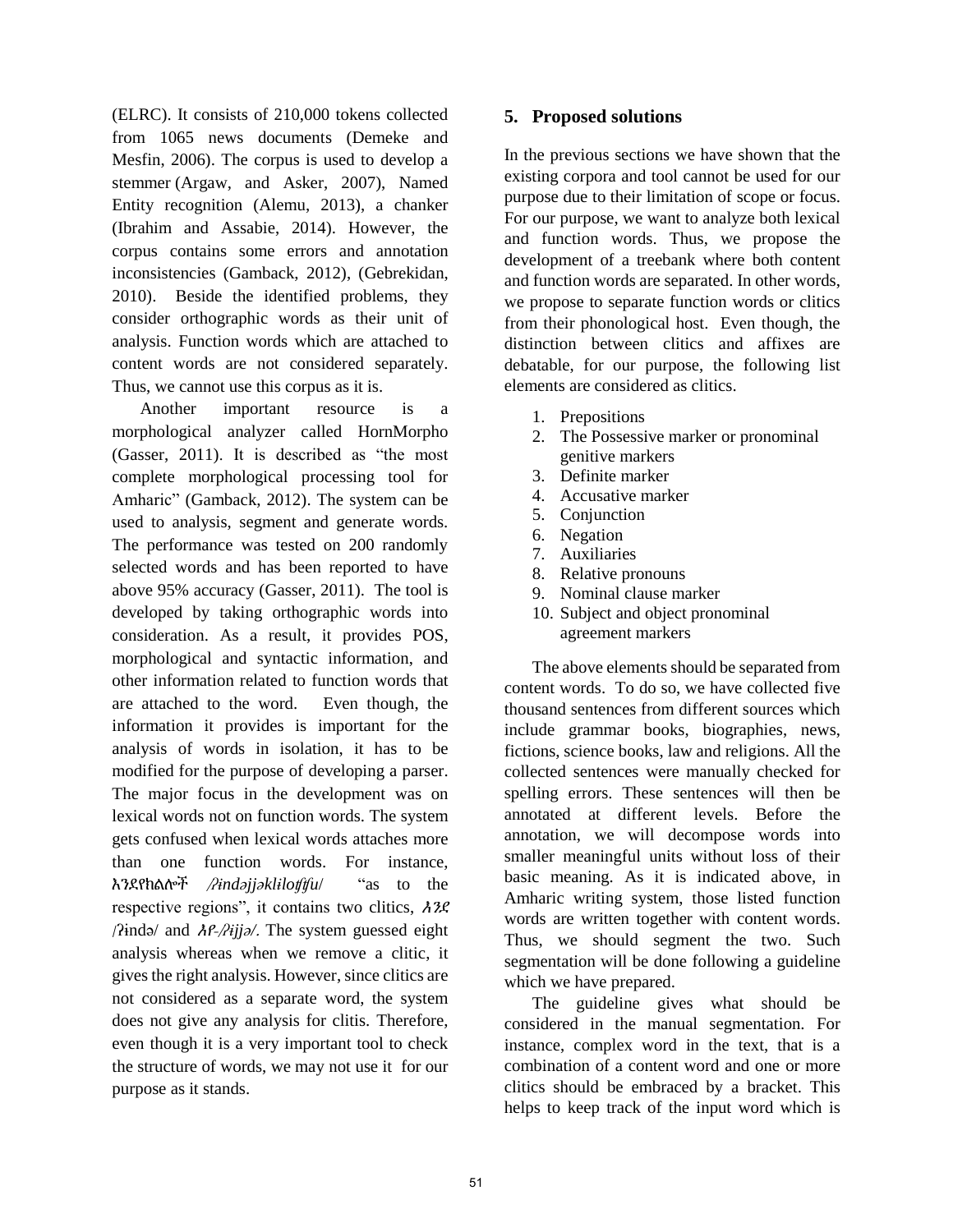segmented. When a complex word is segmented, the elements in the orthographic words may not always be the same. They may be modified or reduced in some way. For instance, the word ወደሚገኝ /*wədəjəmmigəɲɲ*/ "to which that is found" will be segmented into ወደ\_የ\_እም\_ይ\_ተገኝ *wədə\_jə\_ɨmm\_jɨ\_təgəɲɲ*. From this example we noticed that the orthographic word is a reduced form. When a preposition precedes the complimentizer የ *jə* (relative marker), the form will be reduced into ም *mm.* Thus, we need to keep the input orthographic word using the bracket and show the components that make up the form in the segmentation.

The guidline also provides on how to check wheather a certain form is a clitics or part of the content word. Clitics that we have listed above, in most cases are short forms which may be part of the word. In such cases, they will not be segmented. For instance, the form ከ /*kə*/ "from" is a preposition. However, it can be part of a content word as in ከበደ /*kəbbədə*/ "became heavy" or "a personal name". In such cases, the from ከ/*kə/* should not be segemented. This indicates that we cannot apply a certain rule or write a regular expression to automatically segment clitics. Separating clitics, we can say that, requires knoweldge of exisiting words in the laguage.

In addition, the form of the clitics can be changed due to phonological process. This change can also be observed in the orthography. For instance, the prepostion ለ *lə* "to/for" is attached to a content word that begines with the vowel like ኣሸናፊነት /*aʃʃənnafinnət*/ "winning", the form of the preposition will be changed.As a result, the form becomes ላሸናፊነት /*laʃʃənnafinnət*/ " for a winning". If we consider all the variations a clitic may have, it will be problematic to handle all variations. Thus, the guideline suggests to restore to the orginal form in the segmentation. Accordingly, ላሸናፊነት will be segmented into ለ\_ኣሸናፊነት.

The manual segmentation is important to solve some ambiguities observed in the arthography. For instance, some verbs which are relativized can be in active or passive form. This ambiguity occurs because when the relative

marker is attached to a passive verb, the passive marker 'ተ' /tə/ will get assimilated to the consonant that begins the word. Thus, we cannot tell whether a relatived verb is an active or passive from the orthography unless we consider the context or the pronouciation. For instance, the word, የሚበላ can read as /jəmmibəlla/ "the one who is eating" as an active form or read as /jəmmibbəlla/ "the one who is being eaten" as a passive form. In the morpholigical anlysis of HornMopho, this is handled by giving both analysis. The following figure shows the analysis of HornMorpho.

```
>>> 13.anal('am', 'f<sup>on</sup>{\Lambda')
word: P<sup>op</sup>NA
POS: verb, root: <bl'>, citation: NA
 subject: 3, sing, masc
 grammar: imperfective, relative
POS: verb, root: <bl'>, citation: +n^
 subject: 3, sing, masc
 grammar: imperfective, passive, relative
>>
```
Figure 1: snap shot taken from HornMorpho analyisis

We notice from figure 1 above that the expression የሚበላ can have two citation forms በላ /bəlla/ "eat" for active and ተበላ /təbəlla/ " being eaten" for passive. The possible interpritation of the expression is given under "grammar" part of the analysis. In our manual anotation, since the segmentation is done for a give sentence which is the context, this expression will be segmented as either as የ\_እም\_ይ\_በል\_ኣ or as የ\_እም\_ይ\_ተ\_በል\_ኣ depending on the contex. The manual segmentation is therefore important to the development of a morphological analyser with a disambugation module for the future.

This stage is the basic and fundamental step where the data is given to three annotators who are linguists and have better understanding of the language for the manual segmentation. Interannotators agreement will be checked. After we have reached above 95% inter-annotator agreement, we will assign them a separate data for clitic segmentation. The result of this level will be a corpus of clitics separated from lexical words. It will help us to develop a tokenizer which is a basic tool for the language.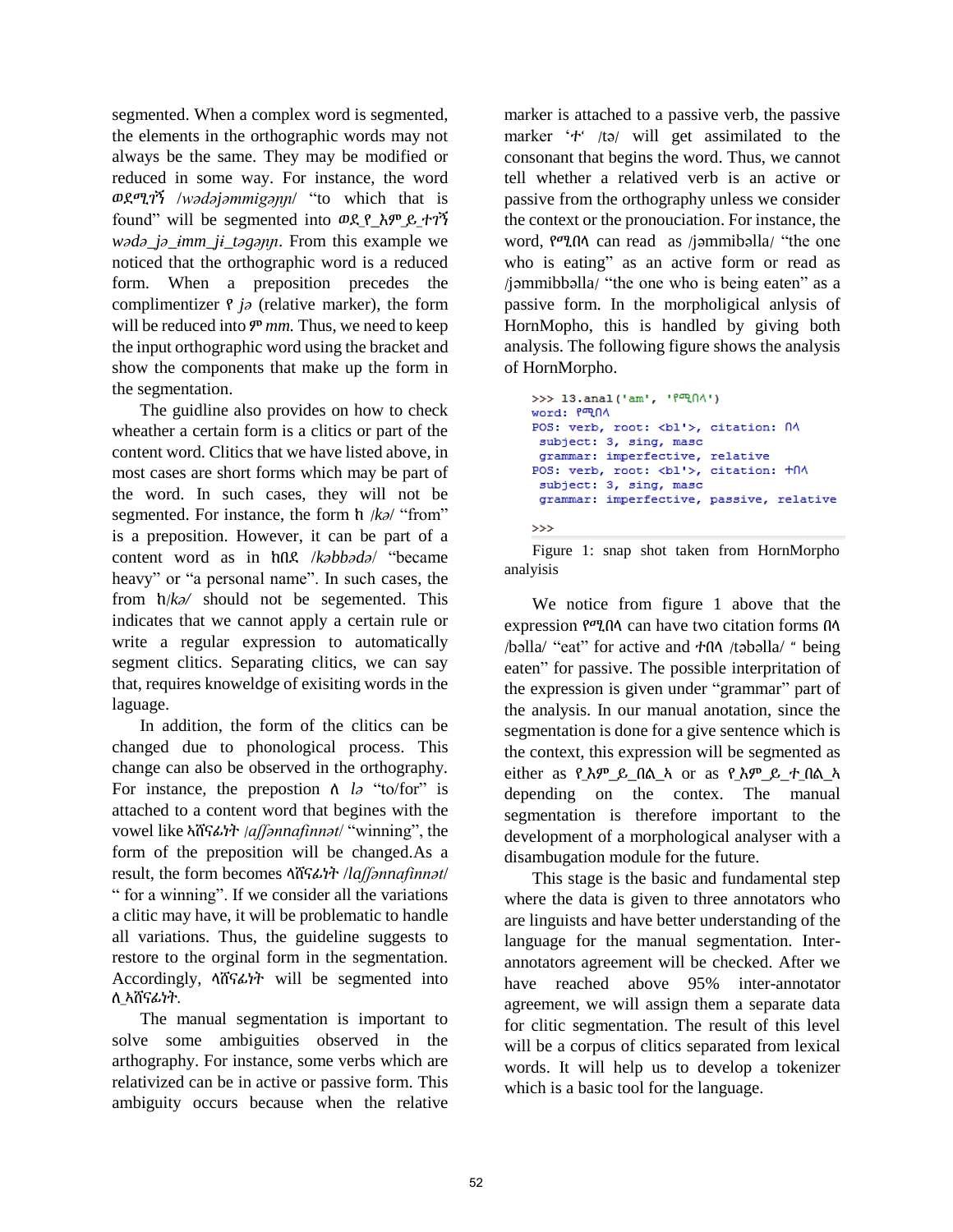After the segmentation, the corpus will be annotated for POS tag and morphological features. We have compiled 56 POS tag sets based on morphosyntactic properties words. Table 1 summarizes the POS tag sets.

| N <sub>0</sub> | tag         | <b>Name</b>                     |  |
|----------------|-------------|---------------------------------|--|
| 1              | <b>CN</b>   | common                          |  |
| $\overline{2}$ | <b>ABS</b>  | abstract                        |  |
| 3              | <b>CLN</b>  | collective                      |  |
| 4              | PN          | proper                          |  |
| 5              | <b>VN</b>   | verbal noun/infinitive          |  |
| 6              | <b>CMN</b>  | compound noun                   |  |
| 7              | PR          | personal                        |  |
| 8              | RF          | reflexive                       |  |
| 9              | <b>DM</b>   | demonstrative                   |  |
| 10             | IN          | interrogative                   |  |
| 11             | <b>IND</b>  | indefinite                      |  |
| 12             | <b>POSP</b> | possessive                      |  |
| 13             | <b>QAN</b>  | indefinite                      |  |
| 14             | <b>ADJ</b>  | other adjectives                |  |
| 15             | <b>ADJN</b> | adjective derived from noun     |  |
| 16             | <b>ADJV</b> | adjective derived from verbs    |  |
| 17             | <b>CADJ</b> | compound Adjective              |  |
| 18             | <b>COP</b>  | copula                          |  |
| 19             | VI          | intransitive with no complement |  |
| 20             | <b>VIP</b>  | intransitive with a complement  |  |
| 21             | <b>VT</b>   | transitive                      |  |
| 22             | <b>VTN</b>  | transitive with complement      |  |
| 23             | <b>VEX</b>  | existential                     |  |
| 24             | <b>VEV</b>  | eventive                        |  |
| 25             | <b>CV</b>   | compound verb                   |  |
| 26             | <b>AUX</b>  | auxilary verb                   |  |
| 27             | <b>ADVT</b> | time                            |  |
| 28             | <b>ADVP</b> | place                           |  |
| 29             | <b>ADVD</b> | degree                          |  |
| 30             | <b>ADVM</b> | manner                          |  |
| 31             | <b>PREP</b> | adposition                      |  |
| 32             | POT         | postposition                    |  |

| 33 | <b>CONJ</b>  | conjunction                                |
|----|--------------|--------------------------------------------|
| 34 | <b>SCONJ</b> | subordinating conjunction                  |
| 35 | <b>NUM</b>   | cardinal                                   |
| 36 | <b>ORD</b>   | ordinal                                    |
| 37 | <b>INTJ</b>  | interjection                               |
| 38 | <b>BG</b>    | beginning                                  |
| 39 | <b>MD</b>    | medial                                     |
| 40 | <b>FN</b>    | final                                      |
| 41 | <b>FW</b>    | foreign word, written in other<br>language |
| 42 | AC           | acronym                                    |
| 43 | AB           | abbreviation                               |
| 44 | <b>FM</b>    | formula                                    |
| 45 | EM           | emoticon                                   |
| 46 | AN           | answer                                     |
| 47 | <b>NG</b>    | negative                                   |
| 48 | <b>UC</b>    | unclassified                               |
| 49 | <b>SY</b>    | symbol                                     |
| 50 | <b>MWE</b>   | multi word Expression                      |
| 51 | <b>DEF</b>   | definite marker                            |
| 52 | <b>ACC</b>   | accusative marker                          |
| 53 | <b>GEN</b>   | genetive marker                            |
| 54 | <b>NEG</b>   | negative marker                            |
| 55 | <b>RLP</b>   | relative pronoun                           |
| 56 | <b>POSM</b>  | possessive marker                          |

Table 1: POS tag set

The above tags will be revised based on the feedback we will get from the annotators. The list is subjected for modification. In addition, we have listed possible morphological features which words in Amharic can represent. Table 2 lists the morphological features that can be annotated in the treebank.

| <b>Basic</b>      |                   |             |             |
|-------------------|-------------------|-------------|-------------|
| <b>Categories</b> | <b>Inflection</b> | <b>Type</b> | <b>Tags</b> |
|                   | Gender            | masculine   | masc        |
|                   |                   | feminine    | fem         |
|                   |                   | common      | com         |
| Nominal           | Number            | singular    | sing        |
|                   |                   | plural      | plur        |
|                   |                   | dual        | dual        |
|                   |                   | collective  | coll        |
|                   | Case              | nominative  | nom         |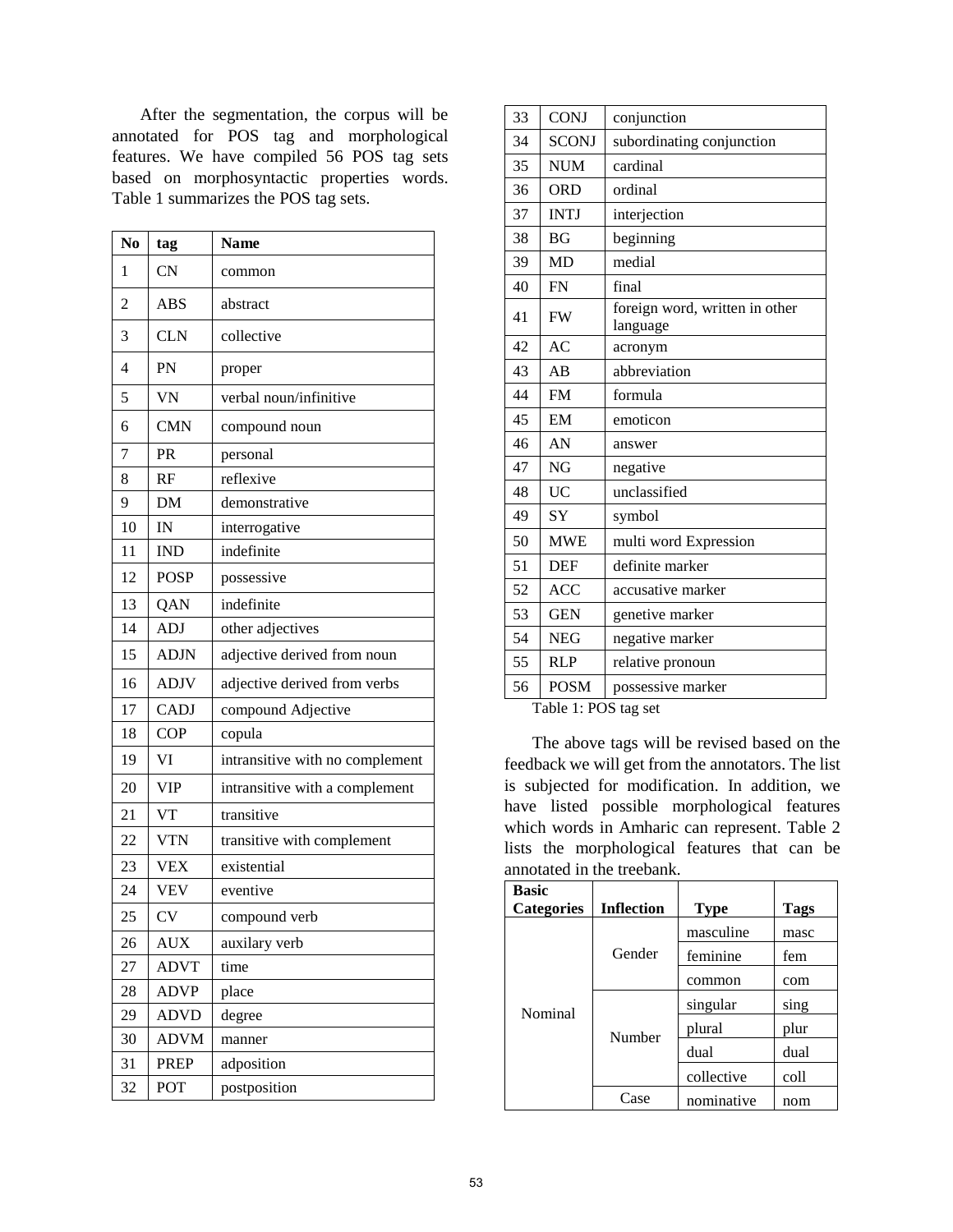|      |           | accusative               | acc         |
|------|-----------|--------------------------|-------------|
|      |           | genitive                 | gen         |
|      | Definite  | definite                 | def         |
|      |           | infinitive               | inf         |
|      | verb form | gerund                   | ger         |
|      |           | indicative               | ind         |
|      |           | jussive                  | jus         |
|      |           | question                 | que         |
|      |           | negative                 | neg         |
|      | Tense     | past                     | past        |
|      |           | present                  | pres        |
|      |           | future                   | fut         |
|      | Aspect    | imperfect                | imp         |
|      |           | perfective               | perf        |
|      |           | prospective              | pro         |
|      |           | progressive              | prog        |
|      |           | active                   | act         |
|      | Voice     | passive                  | pass        |
| Verb |           | reciprocal               | rcp         |
|      |           | causative                | cau         |
|      | Person    | first                    | 1           |
|      |           | second                   | 2           |
|      |           | third                    | 3           |
|      |           | positive<br>/affirmative |             |
|      | Negative  |                          | pos         |
|      |           | negative<br>subject      | neg         |
|      | Agreement |                          | subj<br>obj |
|      |           | object<br>dative         | dat         |
|      |           | applicative              |             |
|      |           | masculine                | app         |
|      | Gender    | feminine                 | masc        |
|      |           |                          | fem         |
|      | Number    | singular                 | sing        |
|      |           | Plural                   | plu         |

Table 2: Morphological features

Therefore, the segmented sentences will be annotated for both POS tag and morphological features. This could be done in a semi-automatic way. That means, some of the data like 100 sentences will be manually annotated and then the machine learns the tag and morphological features out of these seed sentences. Then other set of sample sentences will be given to the system to annotate for both type of information. The result will be manually checked and corrected by the annotators. The system again learns from the corrections. In other words, it will be done in iterative ways i.e. manually annotation, training, manual correction, retraining, and annotation (Judge et al., 2006). The result will be used to develop an automatic POS tagger and morphological analyzer.

Finally, we plan to annotate the sentences with grammatical relations using a universal dependency framework (Nivre, 2015). We have identified and compiled potential syntactic relations for Amharic. Table 3 provides potential syntactic relations identified so far.

| Category             | Relation | Description                 |  |
|----------------------|----------|-----------------------------|--|
|                      | adj      | adjective                   |  |
| Nominal              | pred     | possessive<br>construction  |  |
| Dependency           | app      | predicate                   |  |
|                      | spec     | apposition                  |  |
|                      | cpnd     | specification               |  |
|                      | subj     | subject of a verb           |  |
|                      | pass     | passive subject             |  |
| verbal<br>Dependency | obj      | object of a verb            |  |
|                      | impv     | imperative                  |  |
|                      | pro      | prohibition                 |  |
|                      | gen      | prepositional<br>phrase     |  |
|                      | link     | PP attachment               |  |
|                      | conj     | coordinating<br>conjunction |  |
|                      | sub      | subordinate clause          |  |
| phrases and          | cond     | condition                   |  |
| clauses              | rslt     | result                      |  |
|                      | conc     | concessive                  |  |
|                      | temp     | temporal                    |  |
|                      | loc      | local                       |  |
|                      | caus     | causal                      |  |
|                      | amd      | purpose                     |  |

Table 3: Dependency relations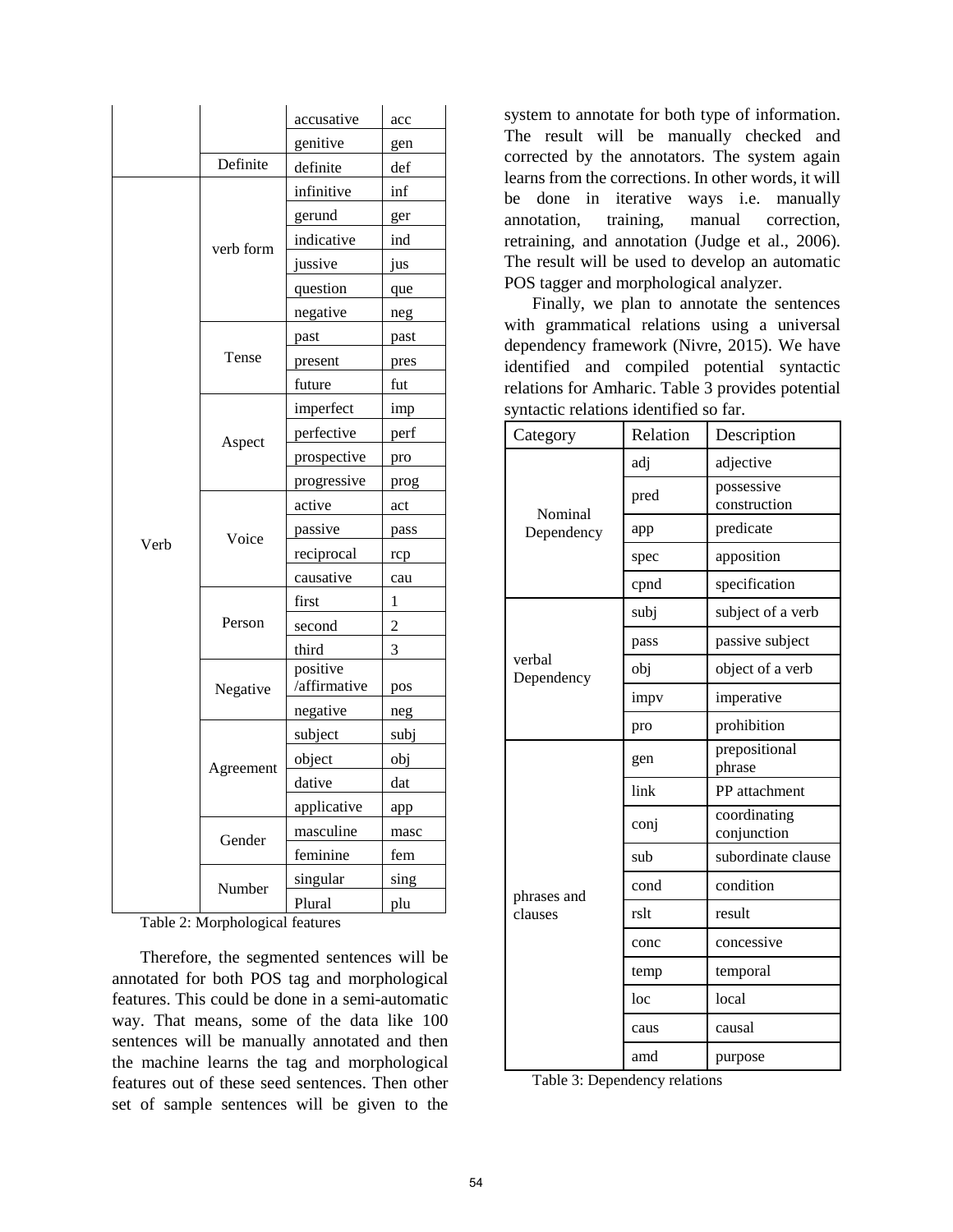Using the above relations, sentences will be semi-automatically annotated for syntactic relations following the same procedures we follow in the above annotations. Consequently, put all the activities together we will have a treebank annotated for all the three information: POS tag, morphological features and dependency relations. Figure (1) is a screen-shot for sample data attempted for a couple of sentences.



Figure 2: Annotation sample using Brat

In figure 2 we observe a dependency tree for an Amharic sentence. We many notice that complex expressions are embraced by a bracket and their segmentation are indicated following the bracket. When we want to retrieve the orthography we can consider the expression in bracket and when we want to represent the syntactic roles played by the clitics we can consider the segmentation. Furthermore, the morphological features are also indicated together with their tags if a given token has morphological features. We have produced the above kind of representation for some couple of sentences. However, the manual segmentation of the remaining sentences is in progress.

## **6. Conclusion**

We have described an ongoing project that aims at developing a treebank for Amharic. As the language is less resourced and morphologicallyrich, we suggest the annotation of the treebank to have three tiers: POS tag, morphological features and syntactic relations. Before the annotation is done, orthographic word needs to be segmented if it has clitics. We suggested that the minimal unit for our analysis should be syntactic words, i.e. both content word and functional words.

## **Acknowledgments**

This project is partially funded by the Director for Research of AAU under *Adaptive Problem-Solving Research grant* and NORHED fund under *Linguistic Capacity Building-Tools for inclusive development of Ethiopia,*  [\(http://www.hf.uio.no/iln/english/research/projec](http://www.hf.uio.no/iln/english/research/projects/linguistic-capacity-building-tools-for-the-inclu/) [ts/linguistic-capacity-building-tools-for-the](http://www.hf.uio.no/iln/english/research/projects/linguistic-capacity-building-tools-for-the-inclu/)[inclu/\)](http://www.hf.uio.no/iln/english/research/projects/linguistic-capacity-building-tools-for-the-inclu/). We want to thank both institutions for their support. We also would to extend our appreciations to the three anonymous reviewers for their feedback that greatly improved the article.

## **References**

- Abeba Ibrahim and Yaregal Assabie. (2014). Amharic Sentence Parsing Using Base Phrase Chunking. *CICLing 2014*, (pp. 297- 306).
- Alemu, Besufikad. (2013). A Named Entity Recognition for Amharic . *MA Thesis, Addis Ababa University*.
- Amsalu, Saba and Demeke, Girma A. (2006). Nonconcatinative Finite-State Morphotactics of Amharic Verbs.
- Argaw, Atelach Alemu and Asker, Lars. (2007). An Amharic Stemmer : Reducing Words to their Citation Forms. *Proceedings of the 5th Workshop on Important Unresolved Matters, pages ,* (pp. 104 -110). Prague, Czech Republic: Association for Computational Linguistics.
- Binyam Gebrekidan. (2010). Part of Speech Tagging for Amharic. *Masters Thesis, University of Wolverhampton*. Wolverhampton.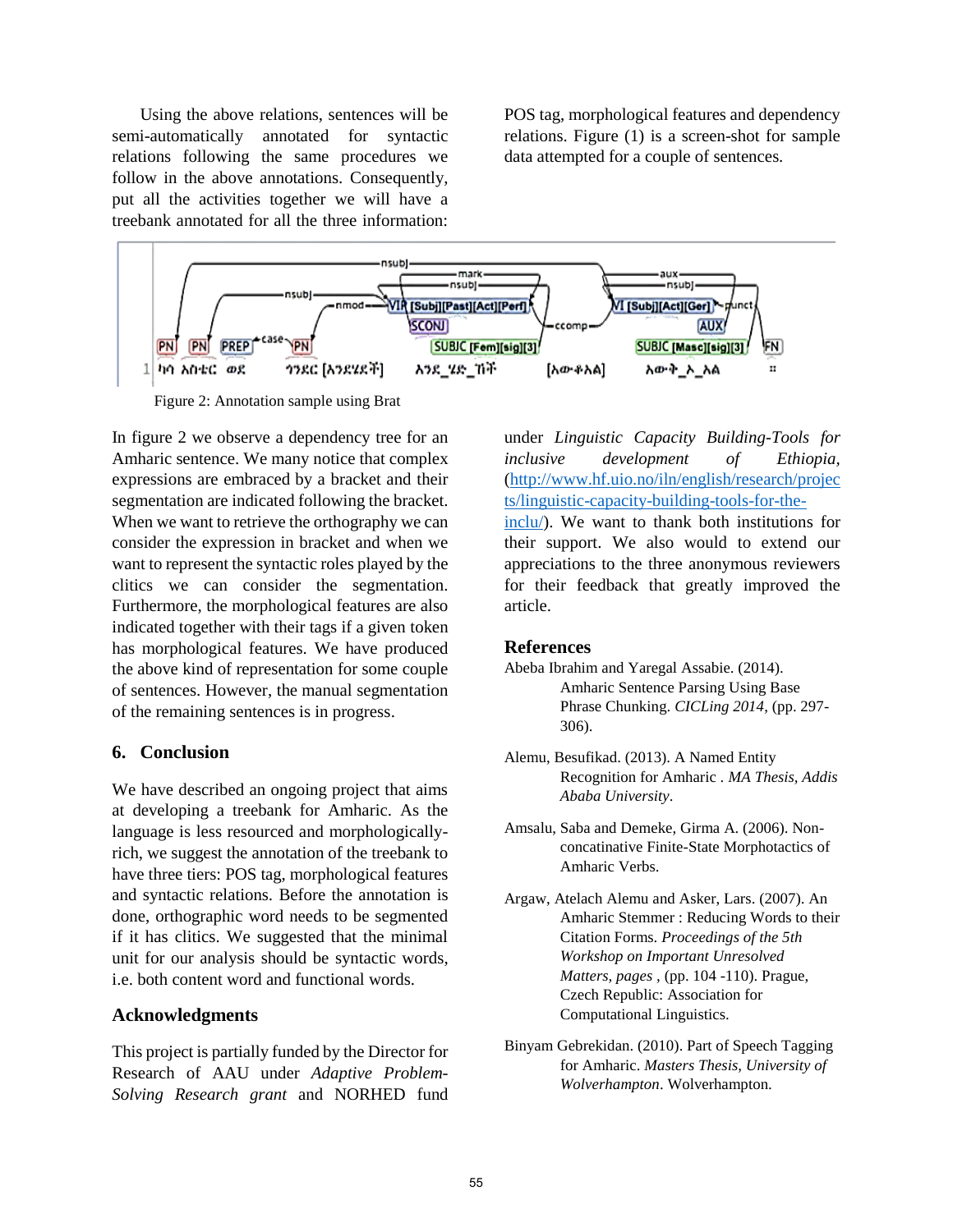- Carroll, John. (2000). Statistical Parsing. In N. T. R. Dale (Ed.), *Handbook of Natural Language Processing* (pp. 525–544).
- Dehadari, J., Tounsi, L. and Genabith, J. (2011). Morphological Features for Parsing Morphologically- rich Languages: A Case of Arabic . *Proceedings of the 2nd Workshop on Statistical Parsing of Morphologically-Rich Language (SPMRL 2011)*, (pp. 12-21). Dublin Irelan.
- Dehadari, Jon, Tounsi, Lamia and Genabith, Josef. (2011). Morphological Features for Parsing Morphologically-rich Languages: A Case of Arabic. *Proceedings of the 2nd Workshop on Statistical Parsing of Morphologically-Rich Language (SPMRL 2011)*, (pp. 12-21). Dublin Ireland.
- Demeke , Girma Awgichew and Getachew , Mesfin. (2006). Manual annotation of Amharic news items with part-of-speech tags and its challenges. *Ethiopian Languages Research Center Working Papers, 2*, 1–16.
- Frank, Aneette; Hinrichs, Erhard;. (2012). Treebanks : Linking Linguistic Theory to Computational Linguistics. *Linguistic Issues in Language Technology, 7*(1).
- Gamback, Björn. (2012). Tagging and Verifying an Amharic News Corpus. *the 8th International Conference on Language Resources and Evaluation (ELRA). Workshop on Language Technology for Normalisation of Less-Resourced Languages.* Istanbul, Turkey.
- Gambäck, Björn; Olsson, Fredrik; Atelach, Alemu Argaw; Asker, Lars. (2009). Methods for Amharic part-of-speech tagging. *Proceedings of the First Workshop on Language Technologies for African Languages*, (pp. 104-111).
- Gasser, Michael. (2010). A Dependency Grammar for Amharic. *Workshop on Language Resource and Human Language Technologies for Semitic Languages.*
- Gasser, Michael. (2011). HornMorpho: a system for morphological processing of Amharic, Oromo, and Tigrinya. *Conference on HUman Language Technology for Development.* Alexandria, Egypt.

Habash, Nizar (2010). *Introduction to Arabic Natural Language Processing.* Morgan & Claypool,.

- John Judge, Aoife Cahill, Josef van Genabith. (2006). QuestionBank: Creating a Corpus of Parse-Annotated Questions. *ACL 2006, 21st International Conference on Computational Linguistics and 44th Annual Meeting of the Association for Computational Linguistics.* Sydney, Australia: ACL.
- Maamouri, Mohamed and Bies, Ann. (2004). Developing an Arabic Treebank: Methods, Guidelines, Procedures, and Tools. *Proceedings of the Workshop on Computational Approaches to Arabic Scriptbased Languages*, 2-9.
- Nivre, Joakim. (2006). Two Strategies for Text Parsing. *Journal of Linguistics, 19*, 440– 448.
- Nivre, Joakim. (2008). Treebanks. In M. a. Kytö, *Corpus Linguistics: An International Handbook* (pp. 225-241). Mouton de Gruyter.
- Nivre, Joakim. (2015). Towards a Universal Grammar for Natural Language Processing. In *Lecture Notes in Computer Science (including subseries Lecture Notes in Artificial Intelligence and Lecture Notes in Bioinformatics)* (pp. 3–16). Switzerland: Springer International Publishing. doi:10.1007/978-3-642-28601-8
- Nivre, Joakim; Hall, Johan; Sandra, Kubler; Mcdonald, Ryan; Nilsson, Jens; Riedel, Sebastian & Yuret, Deniz. (2007). The CoNLL 2007 Shared Task on Dependency Parsing. *Proceedings of the CoNLL Shared Task Session of EMNLP-CoNLL 2007*, (pp. 915–932). Prague.
- Rens Bod ; Remko Scha ; Khalil Sima. (2012). Data Oriented Parsing. (R. Bod , R. Scha , & K. Sima, Eds.) *CSLI Studies in Computation, 14*(4), 472–476.
- Tsarfaty , Reut; Seddah, Djame; Kubler , Sandra; Niver, Joakim;. (2013). Parsing Morphologically Rich Languages: Introduction to the Special Issue. *Association for Computational Linguistics, 39*(1), 15 - 22.